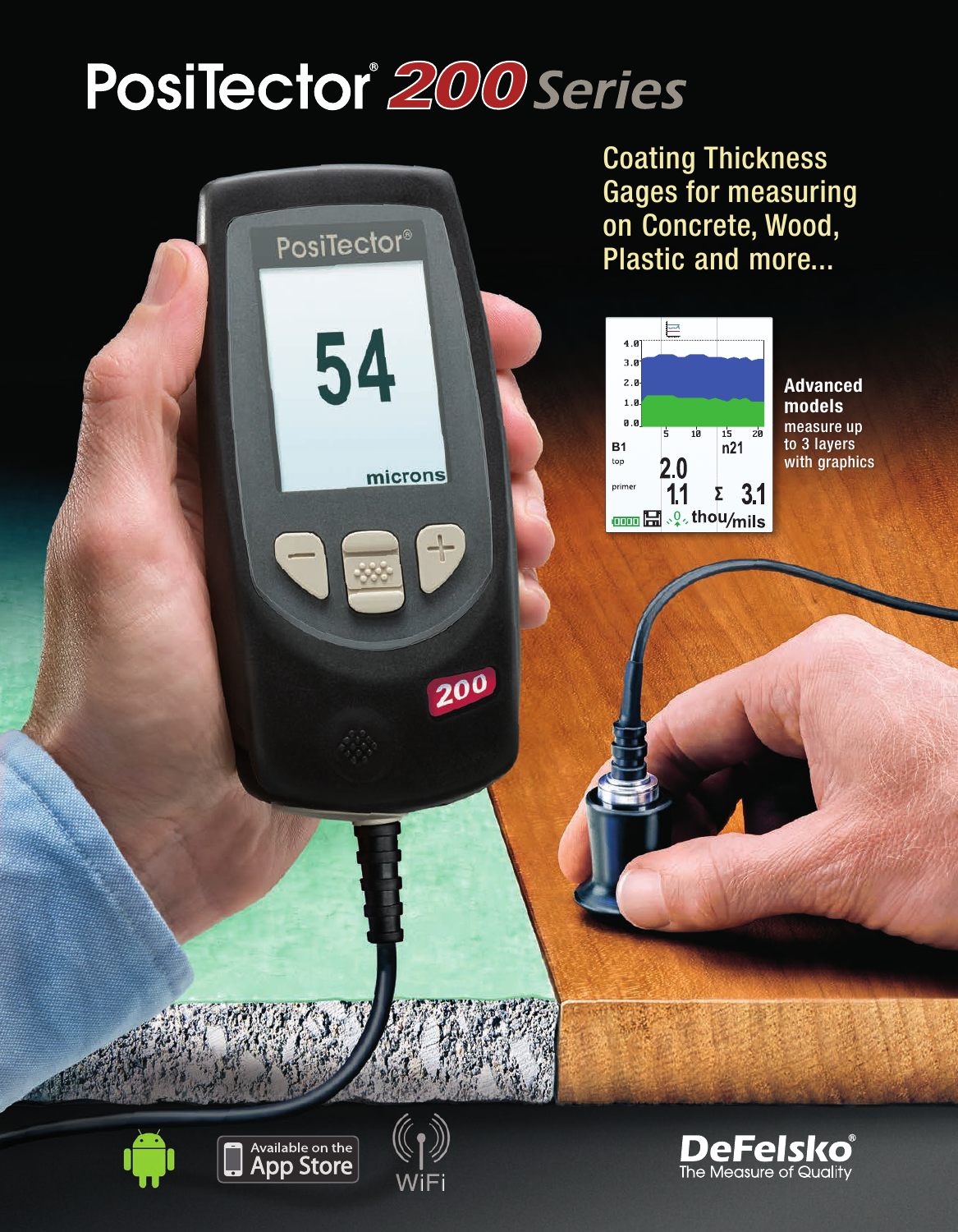# **PosiTector 200 Series**

# *All Gages Feature...*

#### **Simple**

- Ready to measure—no adjustment required for most applications
- **RESET** feature instantly restores factory settings

#### **Durable**

- Solvent, acid, oil, water and dust resistant—weatherproof
- <sup>n</sup> Shock-absorbing, protective rubber holster with belt clip
- Two year warranty on gage body AND probe

#### **Accurate**

- $\blacksquare$  Responsive transducers provide fast, accurate readings
- Certificate of Calibration showing traceability to NIST or PTB included
- Proven non-destructive technique conforms to ASTM D6132 and ISO 2808

#### **Versatile**

- <sup>n</sup> PosiTector body accepts all PosiTector probes easily converting from a coating thickness gage to a surface profile gage, dew point meter, Shore hardness durometer, soluble salt tester or wall thickness gage
- $\blacksquare$  High contrast reversible color LCD with backlit display
- <sup>n</sup> Flip Display enables right-side-up viewing
- <sup>n</sup> Uses alkaline or rechargeable batteries (built-in charger)

#### **Powerful**

- $\blacksquare$  Continually displays average, standard deviation, min/max thickness and number of readings while measuring
- $\blacksquare$  USB port for connection to a Mac/PC and to supply continuous power
- nEvery stored measurement is date and time stamped
- n PosiSoft USB Drive—stored readings, graphs and screen captures can be accessed using universal PC/Mac web browsers or file explorers. No software required.
- $\,$  Includes PosiSoft suite of software for viewing and reporting data



| Select from a variety of measurement ranges    |                                                                 |                                              |                                                                                             |
|------------------------------------------------|-----------------------------------------------------------------|----------------------------------------------|---------------------------------------------------------------------------------------------|
| <b>Probes</b>                                  | <b>200B</b>                                                     | 200C                                         | <b>200D</b>                                                                                 |
| <b>Typical</b><br><b>Applications</b>          | Polymer coatings<br>on wood, plastic,<br>etc.                   | Coatings on<br>concrete.<br>fiberglass, etc. | Thick, soft coatings such as<br>polyurea, asphalitic neoprene,<br>very thick polymers, etc. |
| <b>Measurement</b><br>Range*                   | $13 - 1000 \,\text{µm}$<br>$0.5 - 40$ mils                      | $50 - 3800$ µm<br>$2 - 150$ mils             | $50 - 7600$ µm<br>$2 - 300$ mils                                                            |
| <b>Accuracy</b>                                | $+/-$ (2 µm + 3% of reading)<br>$+/-$ (0.1 mil + 3% of reading) |                                              | $+/-$ (20 $\mu$ m + 3% of reading)<br>$+/-$ (1 mil + 3% of reading)                         |
| <b>Minimum Layer</b><br>Thickness <sup>^</sup> | $13 \mu m$<br>$0.5$ mil                                         | $50 \mu m$<br>2 mils                         | $500 \mu m$<br>20 mils                                                                      |

**\*** Range limits apply to polymer coatings. D probe– polyurea range is 50–5000 µm (2–200 mils). **^**For multiple-layer applications only. Dependent on material being tested.

## *Select Standard or Advanced Features*

#### **Standard Models**

#### *Includes ALL features as shown on left plus...*

- $\blacksquare$  Measure the total thickness of a coating system
- Storage of 250 readings—stored readings can be viewed or downloaded

#### **Advanced Models**

#### *Includes ALL features as shown on left plus...*

- $\blacksquare$  Measure the total thickness of a coating system or up to 3 individual layer thicknesses in a multi-layer system. Also features graphic readout for detailed analysis of the coating system.
- Storage of 100,000 readings in up to 1,000 batches
- $\blacksquare$  Graphics mode with screen capture
- $\blacksquare$  Live graphing of measurement data
- Batch annotation—add notes and change batch names with onscreen QWERTY keyboard
- WiFi technology wirelessly communicates with PosiSoft.net and downloads software updates
- Data transfer via USB to a PC or via  $\gg$  Bluetooth Wireless Technology to a mobile device, PC or printer

For a complete comparison of the Standard and Advanced .<br>features visit www.defelsko.com/p200







**Size:** 135 x 61 x 28 mm (5.25" x 2.4" x 1.1") **Weight:** 140 g (4.9 oz.) without batteries Conforms to ASTM D6132 and ISO 2808



**DeFelsko Corporation .** 800 Proctor Ave.**.** Ogdensburg, New York 13669-2205 USA **Toll Free 1-800-448-3835 .** Tel: +1-315-393-4450 **.** Fax: +1-315-393-8471 33 **ioli Free 1-800-448-3835 =** Iel: +1-315-393-44;<br>techsale@defelsko.com = www.defelsko.com



© DeFelsko Corporation USA 2016. All Rights Reserved. Technical Data subject to change without notice. • Printed in USA • P200.v.LW/W1608